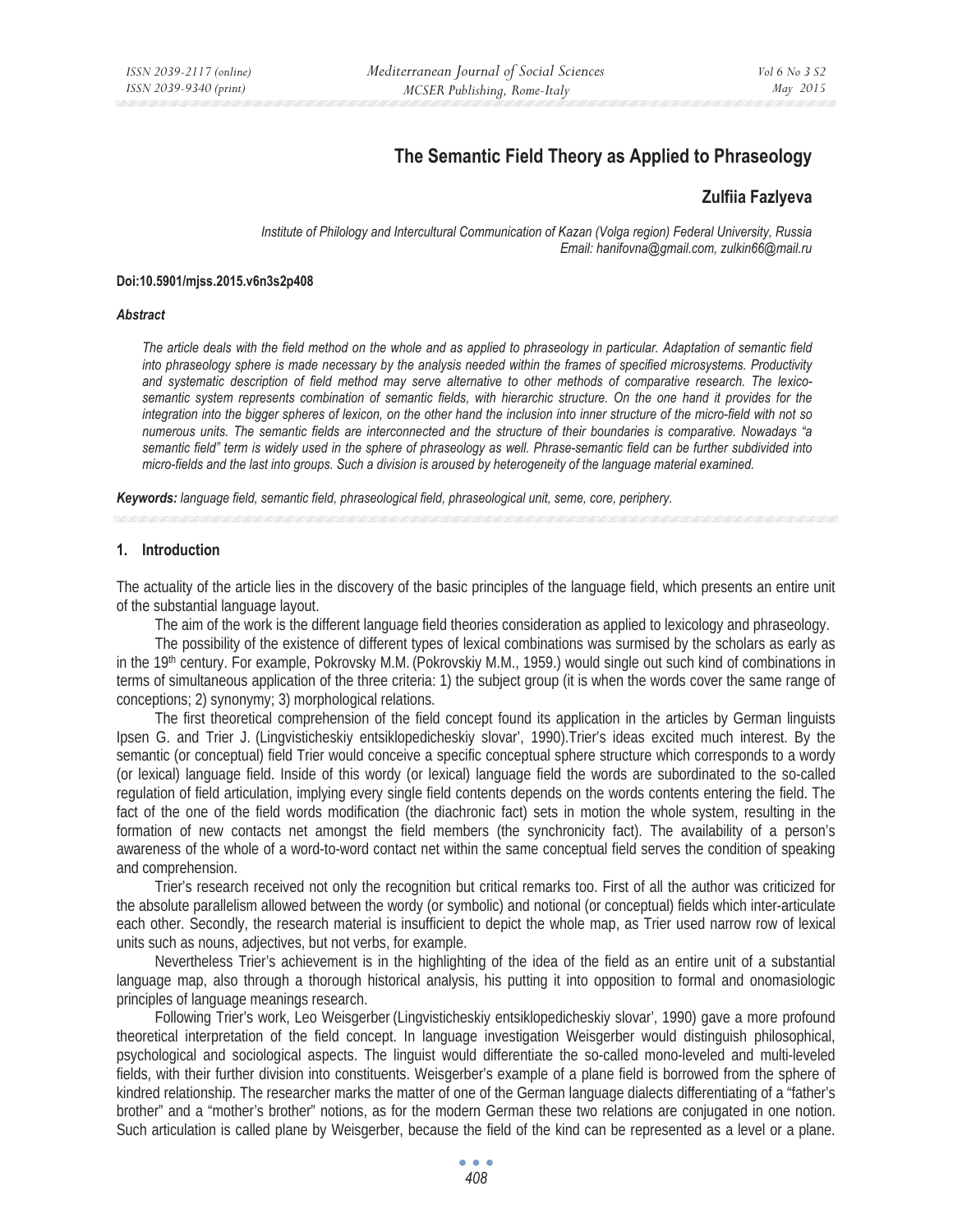The mono-levelness of the field lies in the only standpoint (i.e. the principle on which a mono-leveled field is to be chosen), and in this case it is kindred relationship.

The language field development made by Weisgerber differs from that made by Trier due to the research methods of the material entering the field. Weisgerber's approaches the component analysis method that is the meaning's semantic factorization.

The Russian linguists such as Schur G.S., Ufimtseva A.A., Vasiliev L.M., Zvegintsev V.A. and others) have contributed much into the development of the field methodology. The principles of the formation of the language field stated by the Russian linguists have become universally accepted in the linguistic field research. These principles give the following picture of the distinguished features of the semantic fields:

- 1. Semantic generality of the group constituents.
- 2. Presence of homogeneous and heterogeneous constituents.
- 3. Graduation into micro-fields.
- 4. The field dynamism, which is apparent in the field graduating modification and specific crossing formation. A characteristic feature of the field differing it from other types of the language system is the inner inter-field mutual reaction.
- 5. The core and periphery presence, where the core is presented by a corresponding language category, of which opposing members perform the cores of the micro-field constituting the field. In the field core the dominant is separated, which is a leading component with closely connected constituents grouped around. The constituents together with the dominant arrange the field's core and form the so-called "perinuclear zone".
- 6. The groups overlapping and the formation of new zones of gradual group crossing from one into another.

#### **2. The Field Theory Definition in the Linguistic Studies**

The notion of the semantic field in the linguistic science is represented as a multitude of the language units put together and bound with invariant, meaning "united by the generality of contents and reflecting notional, objectivet or functional similarity of the phenomena highlighted."6(Zvegintsev V., 1989). The unit of the semantic field appears a lexico-semantic variant or a seme. Such lexico-semantic categorical relations as polysemy, synonymy, conversion, antonymy underlying the integrated semantic field units, serve different measuring of semantic field. The units of every semantic field are characterized by a homogeneous conceptual interrelationship.

The whole lexical language system can be broken into some lexical micro-systems, which appear the so-called "maintenance staff" of different conceptual spheres. Accordingly we can single out the semantic fields of kindred relationship, clothing, sadness, gladness and so forth. The lexicon, vocabulary, grouped around a single field, form a single micro-system. The lexico-semantic system represents combination of semantic fields, with hierarchic structure. On the one hand it provides for the integration into the bigger spheres of lexicon, on the other hand the inclusion into inner structure of the micro-field with not so numerous units. The semantic fields are interconnected and the structure of their boundaries is comparative.

Every field has its inner rules under which it is conducted. Moreover the field fulfils its personal world pattern, which is not identical with the analogical phenomenon in other languages and also in the history of the same language, because in the course of time the semantic fields tend to change their structures. The connections between them will change correspondingly, which will lead to modification of the whole language lexical system all in all.

The language fields can be of different degree of difficulty and are characterized by various attribute set. The fields serve a reflection of real connections between language units within the system.

In addition to semantic fields the following types of fields have been separated out by the linguists:

- 1. Morpho-semantic fields (by Schur*,* 1974). The essential principle of the field is in a general differential indication, independently of its being whether semantic or morphological, and consequently such types of fields become typical both for the lexicon and grammar.
- 2. Associative fields (by Bally Sh. Lingvisticheskiy entsiklopedicheskiy slovar', 1990). The fields of the kind are built on the basis of psychological associations of both objects and concepts and their symbols – words.
- 3. Grammatical fields (by Bondarko A.V., 1984). The core of the field is arranged by paradigmatic systems; the periphery is compounded by non-paradigmatic systems. The central and peripherical zones units are united by a conceptual commonness.
- 4. Lexico-grammatical field (by Shendels E.I., Gulyga E.V., 1969). The authors have developed the problem of lexical and grammatical meanings interaction, the vocabulary impact on grammatical forms.
- 5. Function-semantical fields (by Bondarko A.V., 1984). In the languages of widely developed morphology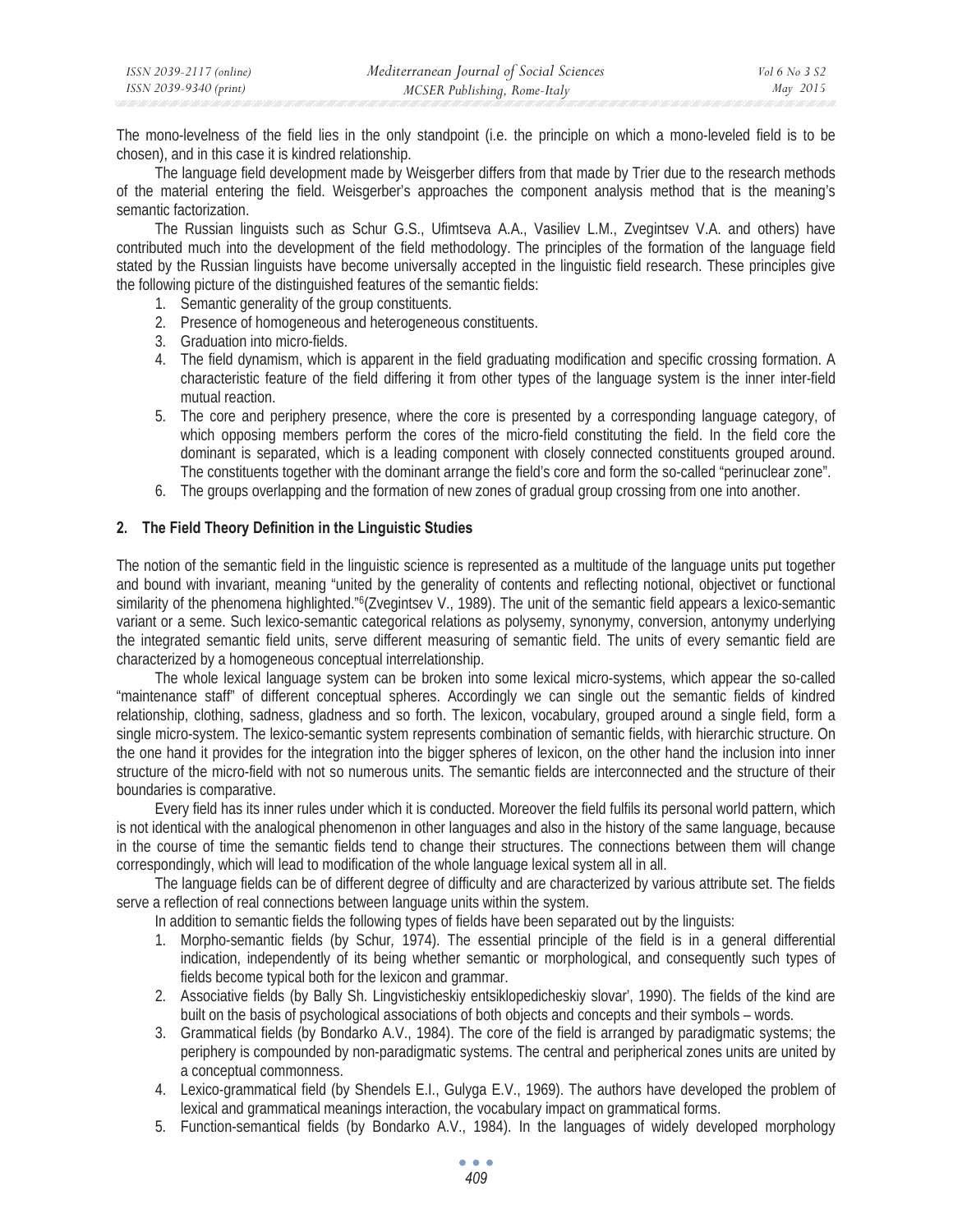system the linguist have separated out a specific area of functional morphology, which combines the morphological forms meaning and functioning.

The language field theory regulations allow giving a profound theoretical analysis of practically all language categories on different languages material.

The field method of linguistic study bears vital character by different reasons. The linguistic field is allocated on the basis of general semantic function of interactive tools of various levels. A generalized semantic attribute singled out here serves a means of interlanguage semantic substratum. The field's structural organization implies components layout into the core and peripheral constituents, which brings to a detailed analyzing of compared language. The field pattern being mobile and dynamic reflects the process of the language grammar evolution. The field method makes possible to mirror the process of compared languages description and also the tendencies of their progress.

A quantitative attribute acts as an essential and important advantage of a field. It helps giving a numerical estimation of language meanings which cannot be imparted grammatically in some languages. The field idea development advances a more serious theoretical analysis of language categories on different languages material. In the lexicology area the semantic fields consider such issues as synonymy, antonymy, polysemy. The field technique promotes interlanguage analogues revelation. A positive field research experience makes a conclusion of the efficiency of such a tendency in modern linguistics. A language field does not fall under a definition of a universal model of contrastive analysis, nevertheless its productiveness and systemacy of description may serve alternative to other methods of comparative research.

The amount of real semantic fields forms an abstract language world model in the upshot. The semantic fields study associates with cognitive psychology models research.

A semantic field's cognitive analogue exists in man's head and corresponds to representation of reality object, usually called "frame" in cognitive linguistics. The overlap between a semantic field and a frame appears in some experience planning representation with the help of various lexical structures, and also in a semantic language area organization.

A theoretical perception of complicated connections between single language substances and conceptual structures, a systematic case study attempt give rise to the necessity of building an ideographic or in other way thesaurus model of a semantic lexical system, meaning classify the hierarchic conceptual system, which provides from meaning to lexical unit retrieval.

### **3. The Essentiality of the Field Method Appliance**

Nowadays "a semantic field" term is widely used in the sphere of phraseology as well. First it was Kunin A.V. (Kunin A.V.*,*  1986) who substantiated a necessity for semantic field analysis as applied to phraseology. The linguist has grounded an essentiality of phraseological units' analysis within the limits of specific micro-systems. Currently in linguistics there can be emphasized two approaches towards phrase-semantic fields. The first approach deals with the fact of both phraseological and lexical language units provide members of phrase-semantic field. The theory adherents are convinced a phraseological unit is equivalent to a word. For the type of a field the term "a lexico-phraseological field" is introduced. It presents aggregate of categorically homogeneous lexical elements and phraseological combinations, united by mutual invariant.

The second approach linguists consider phraseological units form specific phraseological fields. The phenomenon is substantiated by peculiar meanings of phraseological units, a special character of the reality reflection they present, different inter-field organization and paradigmatic and syntagmatic connections within the field.

A linguist Ganapolskaya E.V. (Ganapolskaya E.V., 1995) would say: "there is a sense in choosing a single semantic field and lexical, phraseological and paremiological (that is of proverbs and sayings) fragments within its framework." Here we do not agree with the opinion of a phraseological unit's specific character being equivalent to a word, that is why we think lexis should be excluded from a phrase-semantic field. As regards paremiology, we suppose it should enter the phraseological language system as far as the proverbs and sayings bear all the constitutive features the phraseological units have. They come forward as language units and can not only be used as a communicative discourse speech sentence unit, but also as a part of a sentence. We define a phrase-semantic field as a relatively autonomous, systematized group of phraseological units, united by a specific notional invariant.

Phrase-semantic field can be further subdivided into micro-fields and the last ones into groups. Such a division is aroused by heterogeneity of the language material examined.

The leading element in the construction of the semantic fields is a phraseological unit meaning. It is impossible to single out the unit which would present the whole sense, with all the other meanings subjected to it. Consequently, a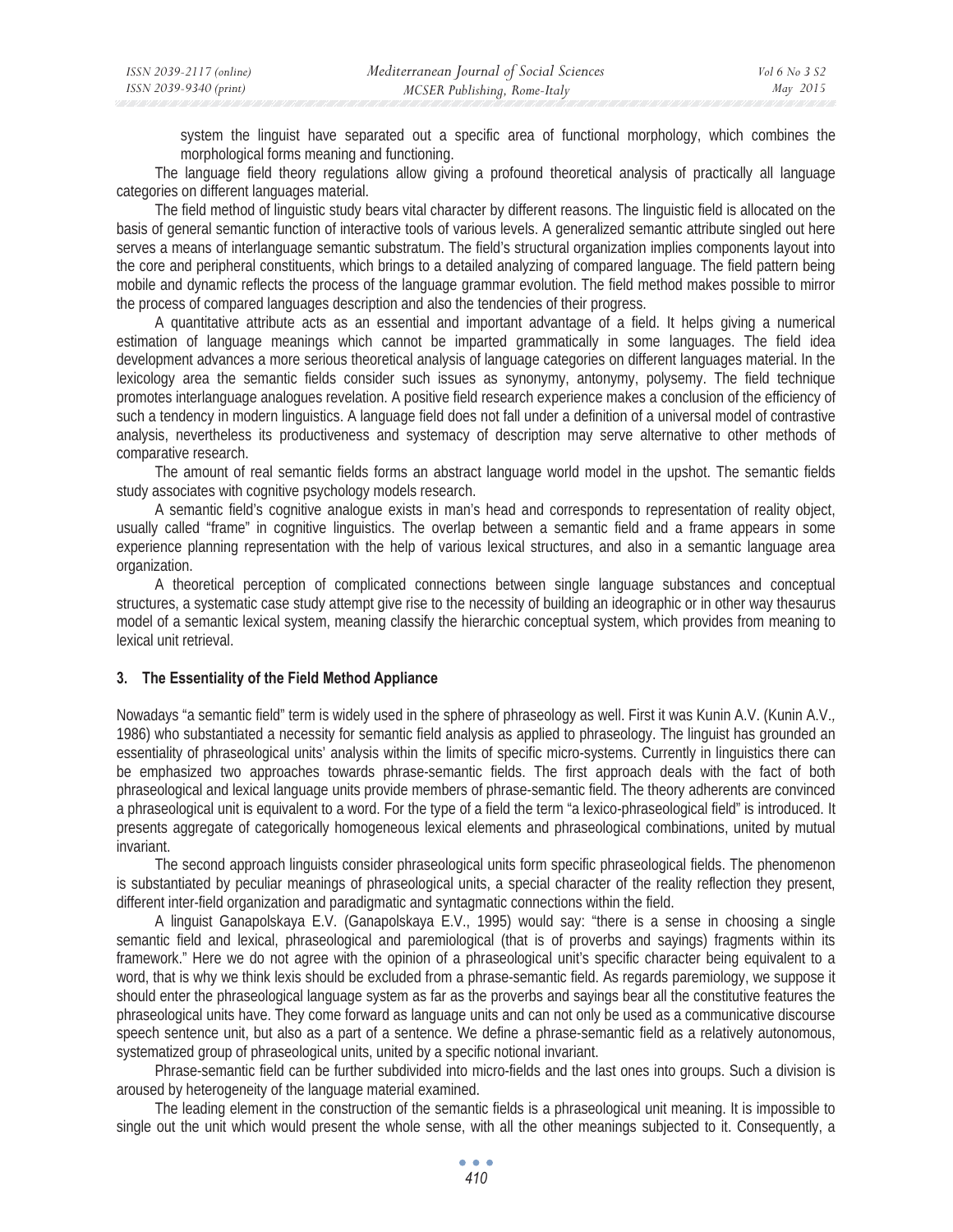significant role of the leading component of the phrase-semantic field should be given to a general notion.

We define here a phrase-semantic field as a relatively independent and systematized group of phraseological units, consolidated under a certain general meaning.

### **4. Procedure**

Our research is dedicated to a family notion, which offers a system of human being relations. Family is one of the fundamental features of society and concerns its every member independent of his or her gender, occupation or confession. The family phenomenon presents rich material for the analysis, not only in the field of sociology, but also linguistics, especially phraseology. "The role of the social factors in phraseology development is particularly great, they influence the proverbs, sayings and other set units formation. In them we will find a summarized characteristic of the social experience, popular wisdom and also semantic phenomena of different kind, arising from the eternal impact." (Desheriev Y.D.,1977).

The study of a phrase-semantic field of a "family" notion is of a separate interest, as in our research the phraseological units of two distant, genetically unrelated, noncontact languages – English and Turkish - are subjected to comparison. Both the languages differ in culture, religion, ethical values, thus varying in a view of family institution.

Proceeding from the fact of family being a social institute, we turned to sociology with a view of the detailed analysis of the occurrence structure. Relying on the main characteristics and family life organization we have constructed a scheme of a phrase-semantic "family" field. The scheme allows to classify the phraseological units of the field under study according to the themes and correspondingly to the micro-fields.

Within the frames of the phrase-semantic "family" field we have analyzed the set phrases of the English and Turkish languages. The study of the phraseological units of the English language entering the field has showed a somehow ironical approach of the English people towards family life, for example – "double harness" and "ball and chain: - both with the meaning of "matrimony, wedlock".

In the Turkish language such phrases are absent.

Both the cultures are not well-disposed towards a husband being henpecked, having no say in his family. The occurrence is most strongly expressed in the English language phraseology: the grey mare is the better horse; be under somebody's thumb; be pinned to one's wife's apron strings; to live under a cat's foot; wear the breeches; a hen-pecked husband. The Turkish language is not much sprinkled with such examples: "kocanın kalbı ikiyse, birini kır" – about a woman who has grown fastidious (Alper Yildirim, 20106, Oy Aydın, 1972).

The reason of the fact being thrown light upon in the English language lies in the following deduction: the English phraseological units show the coherence of the family being subdue to a husband mostly: "a good husband makes a good wife"; "a good Jack makes a good Jill". As for the phraseology of the Turkish language a husband would always be the earner – "erkek sel, kadın göl" ("a husband is a tributary, a wife is a lake"), but it is always a wife (according to set phrases) who is responsible for a happy and sound family: "kadın kocasını isterse vezir, isterse rezil eder"(a wife can make either a vizier, or a disgrace out of her husband); "evi ev eden avrat" (a kind hostess); "ocğın yakışığı odun, evin vakusuğu kadın" (a wife for home is as firewood for the furnace).

Through the study of "the children" seme we have found out that a distinguishing feature of the seme is a large number of nominative phraseological units especially in the English language, and they reflect the similarity of children to their parents, for instance: "like father, like son" (eng.) – "babasının oğlu" (turk.)

The relationships of brothers and sisters are not depicted in the English phraseology, but are present in the Turkish language. For example the following three set phrases of the Turkish language show the sense of "the brothers will fight and then will they make peace with each other": "Kardeş kardeşi atmış, yar başında tutmuş";

"Kardes kardesi bucaklamıs, dönmüş, yine kucaklamıs";

"Iki kardeş savaşmış, ebleh buna inanmış";

The phraseological unit of the same subject – "kardesim olsun da kanlim olsun" – has got the meaning "it is always good to have a brother or sister – he or she will always of help".

### **5. Result**

We have classified the phraseological parallels according to the thematic and semantic principle.

Under the primary constituent of the unit the following micro-fields have been picked out:

1. "Marriage" – to here the next units can be referred: "the answer to a maiden's prayer", "bridegroom's men", "Mr. Right" (eng.), "guvey girmek" (turk.); "bride's favours", "Miss Right" (eng.), "alacak kiz ay gorunur" (turk.);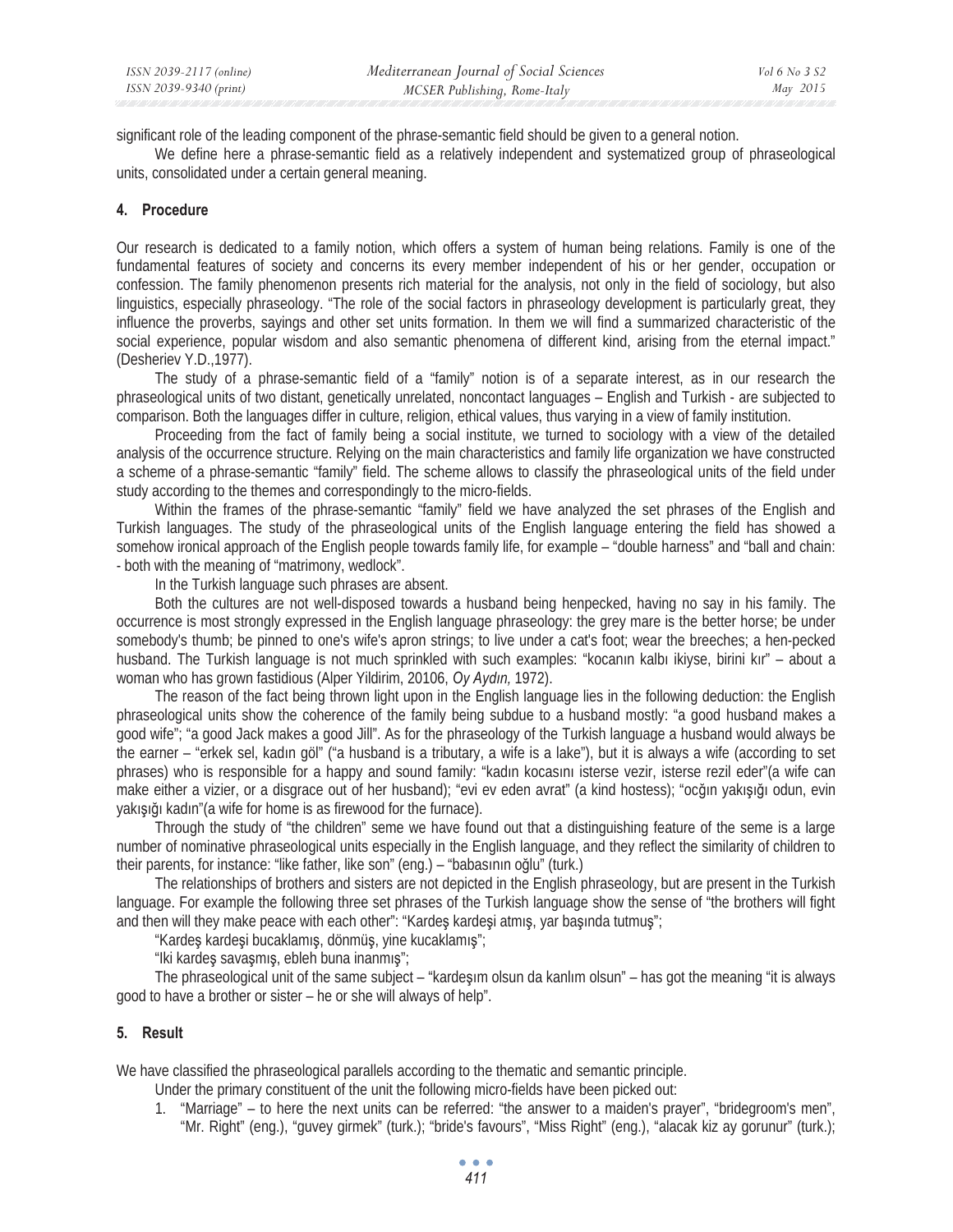"ask the banns", "jump over the broom-stick", "a left-handed marriage", "to throw the handkerchief", "marriages are made in heaven" (eng.), "dunya evine germek", "gorucuye cikmak", "dunur gitmek" (turk.);

- 2. «Family circle», with the following units: "keep the home fires burning", "in the bosom of one's family", "an Englishman's home is his castle", "hearth and home", "Lares and Penates", "under one's vine and fig-tree" (eng.), and with negative connotation in the Turkish language: "ocagina incir dikmek", "ocagi kor kalmak", "ocagina dar ekmek", "ocagini sondurmek", "ev yikmak" with the meaning of "putting one's hearth out".
- 3. "A child birth" micro-field is introduced by the following phraseological units: "to be big with child", "in the club", "in a family way", "be in a certain condition", in the Turkish language these are – "ana hali olmak" (be big with a child), "iki canli"(with two souls), "anasi kadir gecesi dogurmus"(be born with a silver spoon in one's mouth).
- 4. "A husband and a wife" group includes such equivalent phraseological units of the languages compared as: "one's old Dutch", "one's better half", "good lady" (eng.), and "can yoldasi", "hayat arkadasi" (turk.). As for the Turkish phraseological units they declare a liberal share of deductive when speaking of a wife: "evine gore pisir asini, erine gore bagla basini"; "evine gore bagla basini, tencerene gore kaynat asini" (put on your shawl as your husband demands and prepare food as the folks ask); "erkegin kalbine giden yol midesinden gecer" (the way to a man's heart is through his stomach).
- 5. "Children" micro-field is represented by the leading components of "a son" and "a daughter". A distinguishing feature of the group lies in the large amount of nominative units, especially in the English language, which reflect children's resemblance to their parents. For example: (about a daughter) "like mother, like daughter"; "mamma's darling"; "as the tree, so the fruit"; "like mother, like child". (About a son) – "a chip of the old block"; "as the old crock crows, so doth the youth"; "mother's darlings make but milksop heroes"; "like father, like son"; " son of a sea-cock"; "son of a gun" (informal). The Turkish phraseological units show metaphorical approach: (about a daughter) "ananin ciktigi dala kizi salincak kurar" (a daughter hangs up her swing on her mother's branch) "anasinin kizi"; "anasinin korpe kuzusu"; "ana kuzusu" (one mother's darling, one mother's lamb). About a son – "babasinin oglu"; "kan cekmek"; "agaca cikan kecinin dala bakan oglagi olur".
- 6. Under "Kinfolk" group can be brought the phraseological units with the seme related to blood relatives and collateral, for instance, here a Turkish set phrase with "an uncle" component can be cited  $-$  "baba yarısı" (uncle is a father's soul mate) – the phrase emphasizes respect towards the kin.

The analysis of "the daughter-in-law" seme brings to light some interesting results. The image of the daughter-inlaw draws the impression of a sharp and bald young lady. Such Turkish phraseological units have no analogue in the English language. The group of phrases conveys sarcastic attitude towards the daughter-in-law: "gelin atta buyuruk Hak'ta" (when the daughter-in-law rides the horse, her command is law – that is "the daughter-in-law rules"; "gelin hali getirir, serer kendi oturur" (the daughter-in-law came, brought a carpet with her, laid it and sat upon it) (Alper Yildirim, 20106, *Oy Aydın*, 1972, Kunin A.V., 1984).

On the whole a distinctive characteristic of the English phraseological units is humor, conciseness and exactness of definition. The Turkish phraseological units are characterized by instructive and serious point of view. The specific feature of the last is in the extended sentences, essential quantity of sayings.

# **6. Conclusion**

Generally, a family phenomenon definition, specifying of its structure and interpersonal relations make common for both the languages compared. The conformity of the phraseological units is evident of some solidarity of associative thinking of the speakers of the languages engaged. The inequality in the phraseological system of the analyzed languages reveals itself in the structural and grammatical arrangement, brought to light by the distance and difference in their body and relation of both the languages. Predominance of specifically national formations in a phrase-semantic field can be explained by the language body historical experience and cultural uniqueness.

Thus, to make our research proper the phraseological body has been subdivided into a definite number of semantic communities so that the principal micro-fields of a phrase-semantic "family" field could be set up. With the help of these phrase-semantic fields the common tendencies of the out-of-language reality could be detected.

### **References**

Alper Yildirim (2010. pp.558.) *Yeni Atasozleri ve Deyimler Sozlugu*. Istanbul: Bilge Kultur Sanat, Bondarko A.V. (1984 №6.) O grammatike phunktsionalno-semanticheskih poley.Izvestia AS USSSR. Seria Literatura I Yazyk, Desheriev Y.D. (1977, p.167) *Sotsialnaya lingvistika*.